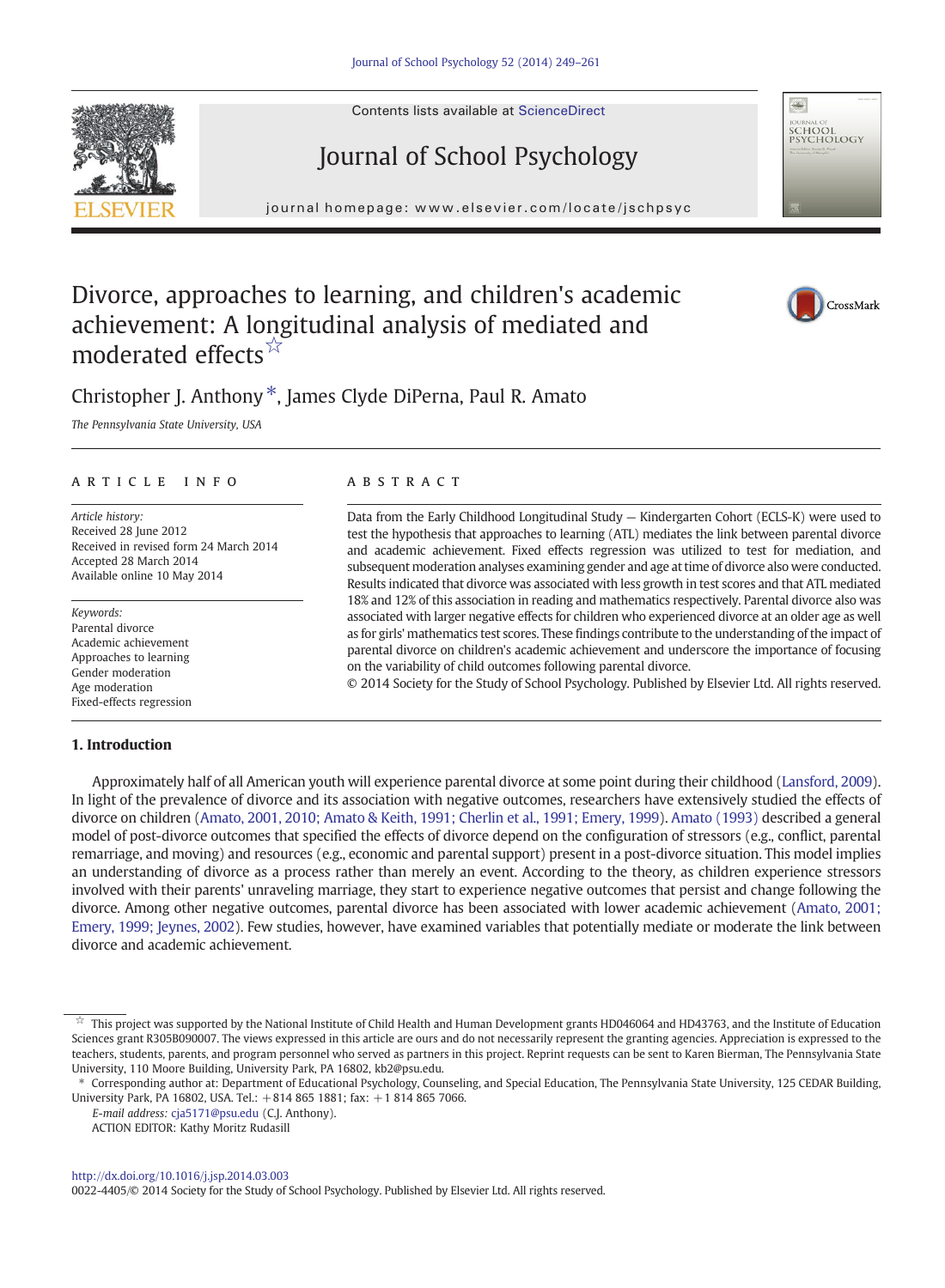Some have speculated that the pathway between divorce and diminished academic achievement is primarily one of motivation rather than ability [\(Emery, 1999\)](#page--1-0). Because divorce can result in a constellation of negative effects, including perceived guilt, blame, stressors, and diminished resources for children [\(Kurtz & Derevensky, 1993\)](#page--1-0), it is plausible that divorce can negatively affect a child's motivation, engagement, and learning-related behavior in the classroom. This set of attitudes and behaviors have been characterized as approaches to learning (ATL; [DiPerna, Lei, & Reid, 2007; Li-Grining, Votruba-Drzal, Maldonado-Carreno, & Haas, 2010](#page--1-0)) and could help explain the negative association between parental divorce and academic achievement.

#### 1.1. Divorce and academic achievement

Researchers have consistently shown divorce to be negatively related to academic achievement [\(Amato & Keith, 1991; Amato,](#page--1-0) [2001; Jeynes, 2002\)](#page--1-0). In a review of the empirical literature, [Jeynes \(2002\)](#page--1-0) found only a small number of studies that did not show a significant negative association between divorce and academic achievement. Further, in a meta-analysis, [Amato \(2001\)](#page--1-0) found that, after controlling for the quality of research methodology, children of divorce performed 0.17 standard deviations lower on measures of academic achievement than their peers from intact families. Similarly, in a large longitudinal study, [Sun \(2001\)](#page--1-0) found that divorce had significant negative long-term effects on children's academic achievement. These studies support the hypothesis that parental divorce adversely affects children's academic achievement.

With regard to moderators of the association between parental divorce and academic achievement, few studies have examined gender as a moderator of the impact of divorce on academic achievement. [Sun and Li \(2001\)](#page--1-0) found no interaction effects between parental divorce and gender when predicting academic performance. This finding is consistent with several other studies as well (e.g., [Allison & Furstenberg, 1989; Amato, 2001; Lansford et al., 2006, Painter & Levine, 2000](#page--1-0)). In contrast, [Neighbors, Forehand, and Armistead \(1992\)](#page--1-0) concluded that the negative effects of parental divorce on academic achievement were stronger for girls than boys. In sum, evidence is mixed as to whether gender moderates the impact of parental divorce on children's academic achievement.

There also is mixed evidence regarding the moderating influence of age on the impact of parental divorce on academic achievement. [Amato \(2001\)](#page--1-0) reported that divorce more negatively impacted the academic achievement of elementary students than high school students. [Jeynes \(2002\)](#page--1-0) also concluded that most studies show a more negative effect for children when divorce occurs earlier in childhood. In contrast, [Lansford \(2009\)](#page--1-0) posited that divorce may more negatively affect adolescents than elementary school students in the area of academic achievement due to the developmental salience of academic achievement during adolescence. Still other studies (e.g., [Mednick, Backer, Reznick, & Hovecar, 1990](#page--1-0)) have reported that age does not significantly moderate the effect of divorce on academic achievement. In sum, evidence is inconclusive as to whether or how age moderates the negative association between parental divorce and academic achievement.

In addition to studying moderating variables, recent research also has examined potential mediators between divorce and negative consequences of divorce. For example, [Potter \(2010\)](#page--1-0) studied the association between divorce, academic achievement, and psychosocial well-being. Specifically, Potter hypothesized that psychosocial well-being acts as a mediator between divorce and academic achievement. Results indicated that the academic differences between children from divorced and intact families widened as time progressed, indicating that divorce exacerbated differences that were present prior to legal recognition of the divorce. Potter also found that psychosocial well-being following divorce only partially mediated the association between parental divorce and academic achievement. As such, there is need for further research on mediators of the association between parental divorce and academic achievement to more completely explain this association.

#### 1.2. Approaches to learning

Several authors have identified key student variables that are related to academic achievement. Such variables could potentially mediate the associations between divorce and achievement. [DiPerna \(2006\)](#page--1-0) and [DiPerna, Volpe, and Elliott \(2002,](#page--1-0) [2005\)](#page--1-0) have proposed and tested a model of academic enablers hypothesized to contribute to academic achievement. [DiPerna](#page--1-0) [and Elliott \(2002\)](#page--1-0) defined academic enablers as "attitudes and behaviors that allow a student to participate in, and ultimately benefit from academic instruction in the classroom" (p. 294). Given the observed association between parental divorce and diminished academic achievement (e.g., [Amato, 2001; Jeynes, 2002](#page--1-0)), models such as those by DiPerna and colleagues, may provide insight regarding potential mediators of this association. As such, the [DiPerna \(2006\)](#page--1-0) model was used as a guiding framework of the current study.

Specifically, the [DiPerna \(2006\)](#page--1-0) model emphasizes the importance of students' motivation, engagement, and study skills. These academically-related attitudes and behaviors are often referred to as ATL. [Li-Grining et al. \(2010\)](#page--1-0) defined ATL as individual characteristics and observable behaviors related to the learning process. Specifically, it includes motivation [\(Duncan et al., 2007\)](#page--1-0) and engagement behaviors such as staying on task, persisting in difficult activities, and asking for assistance [\(DiPerna et al., 2007\)](#page--1-0). Academic achievement has been shown to be related to both motivation [\(Bandura, 1997; Gottfried, 1990; Mitchell, 1992;](#page--1-0) [Peterson, 1990\)](#page--1-0) and academic engagement ([Finn, 1993; Greenwood, Horton, & Utley, 2002; Singh, Granville, & Dika, 2002\)](#page--1-0), and both of these variables are important parts of the [DiPerna \(2006\)](#page--1-0) model of academic enablers. Given that motivation and engagement behaviors are reflected within ATL, it is not surprising that ATL has been shown to be related to academic achievement in both mathematics [\(DiPerna et al., 2007](#page--1-0)) and reading ([Li-Grining et al., 2010\)](#page--1-0).